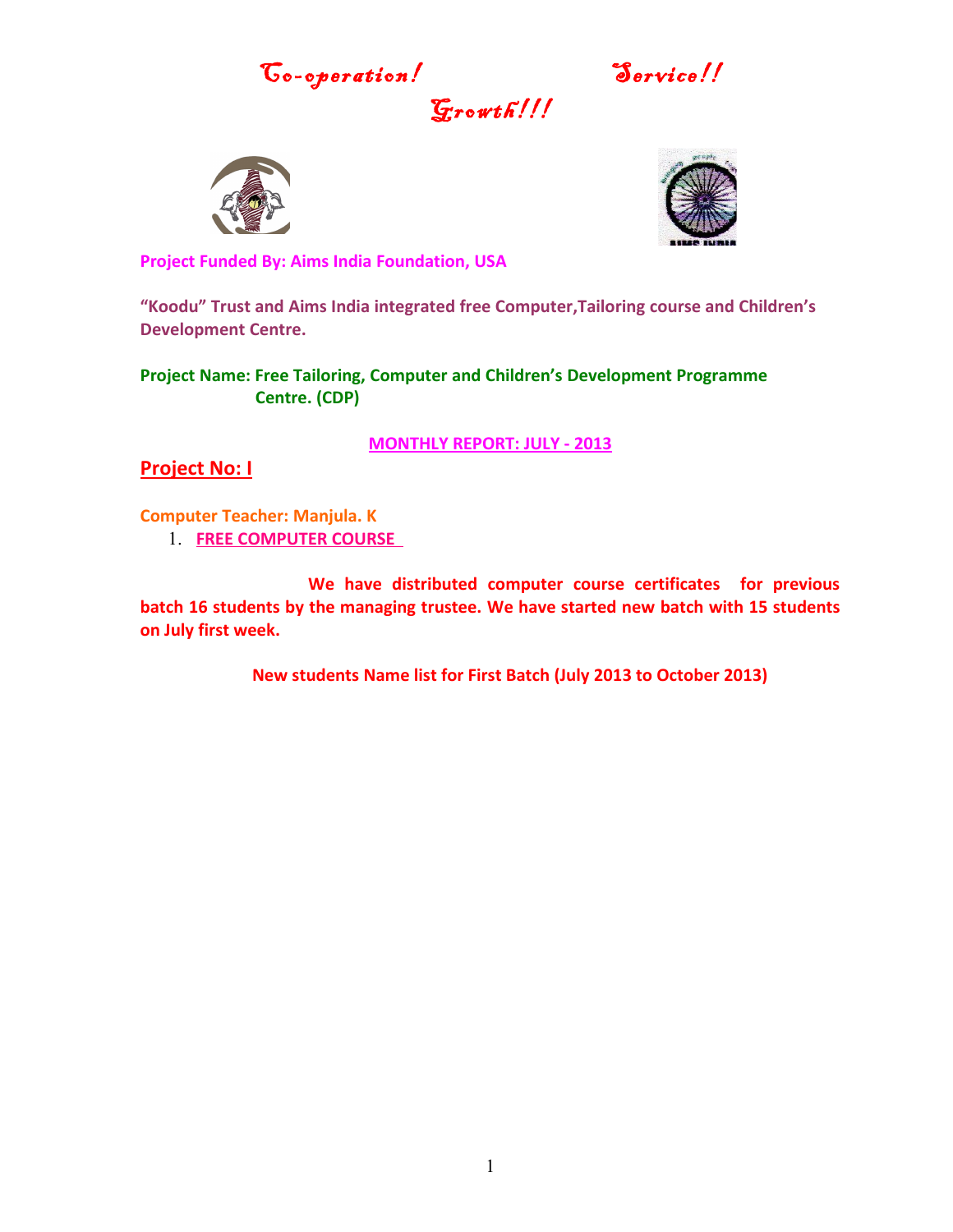| <b>SI.No</b> | <b>Name of Students</b> | Name of the<br>class conducted | <b>Attendance (Out of 27</b><br>days) |
|--------------|-------------------------|--------------------------------|---------------------------------------|
| $\mathbf{1}$ | <b>PRABU</b>            | <b>DCA</b>                     | 27                                    |
| $\mathbf{2}$ | <b>SACHIN</b>           | $\boldsymbol{v}$               | 26                                    |
| 3            | <b>SANJAI</b>           | $\boldsymbol{\eta}$            | 24                                    |
| 4            | <b>RAGUNATH</b>         | $\boldsymbol{\eta}$            | 25                                    |
| 5            | <b>NALLASEVAM</b>       | $\boldsymbol{\eta}$            | 26                                    |
| 6            | <b>KARTHICK</b>         | $\boldsymbol{\eta}$            | 24                                    |
| 7            | <b>RAJKUMAR</b>         | $\boldsymbol{v}$               | 27                                    |
| 8            | <b>VIGNESH</b>          | $\boldsymbol{v}$               | 26                                    |
| 9            | <b>MANAGA</b>           | $\boldsymbol{\eta}$            | 25                                    |
| 10           | <b>KRISHNA KUMARI</b>   | $\boldsymbol{v}$               | 23                                    |
| 11           | <b>SOUNTHRIA</b>        | $\boldsymbol{v}$               | 22                                    |
| 12           | <b>SOWJANIA</b>         | $\boldsymbol{\eta}$            | 23                                    |
| 13           | <b>PAVITHRA</b>         | $\boldsymbol{\eta}$            | 24                                    |
| 14           | <b>PRASEETHA</b>        | $\boldsymbol{\eta}$            | 27                                    |
| 15           | <b>ABINAYA</b>          | $\boldsymbol{\eta}$            | 25                                    |

## **Project No: 2**

**Tailoring Teacher: Sunitha C.B.**

## **2. FREE TAILORING COURSE:**

**For the last six months data we have already send which includes photos and evaluation report.**

**The new batch has been started with 16 womens on first week.**

**New Tailoring Students Name list of First Batch (July 2013 to December 2013)** 

| SI.No        | <b>Name of the students</b> | <b>Name of the class</b><br>conducted | <b>Attendance</b><br>(Out of 27 days) |
|--------------|-----------------------------|---------------------------------------|---------------------------------------|
|              | <b>NUSRATH .M.S</b>         | <b>Tailoring</b>                      | 26                                    |
| $\mathbf{2}$ | <b>SARFUNISA.K.M</b>        | "                                     | 26                                    |
| 3            | <b>JUMAILA.O.P</b>          | "                                     | 27                                    |
| 4            | <b>SAJNA</b>                | "                                     | 25                                    |
| 5            | <b>R.NIRMALA</b>            | "                                     | 22                                    |
| 6            | <b>JASNA.K</b>              | $\mathbf{r}$                          | 27                                    |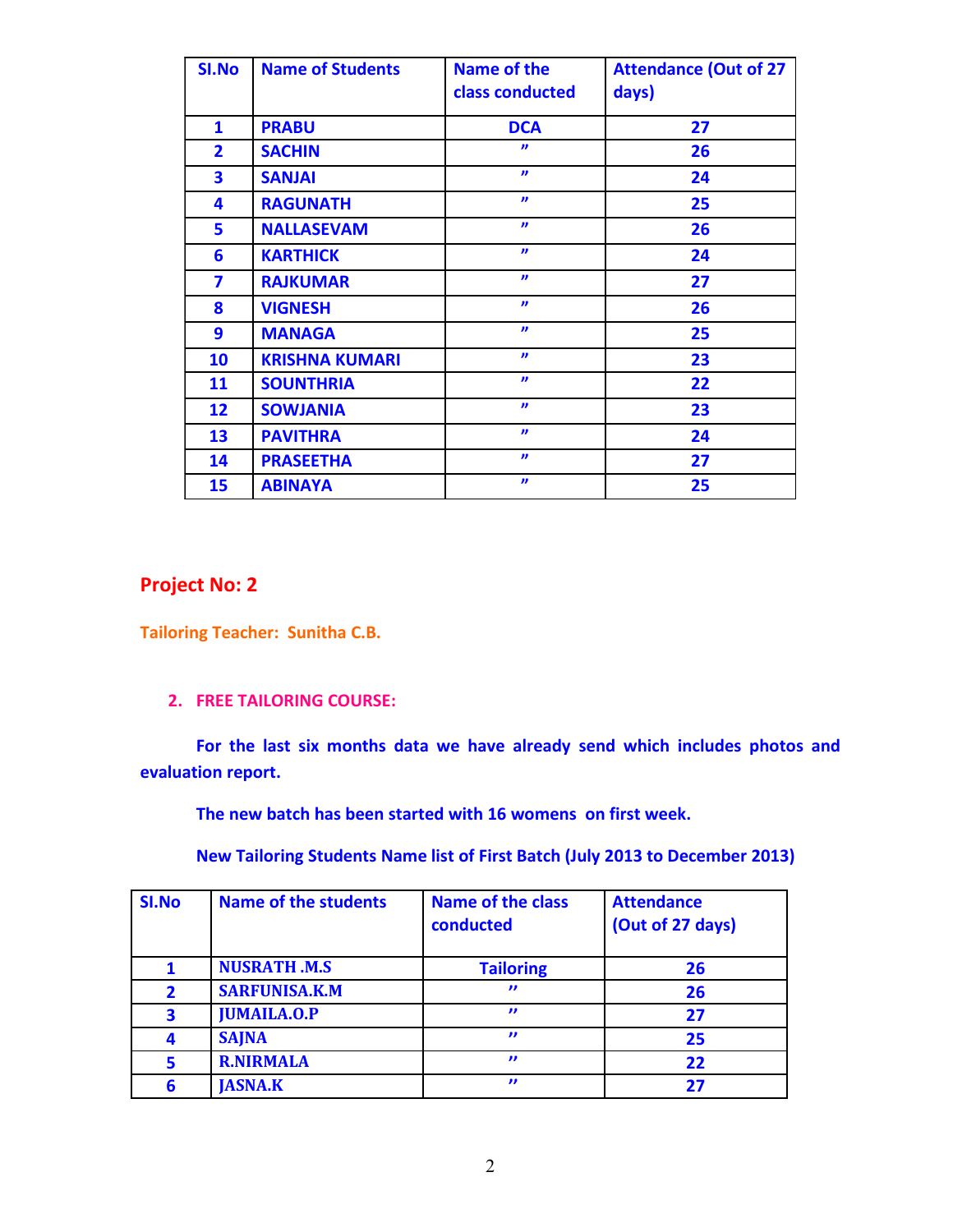|    | <b>SHAHINA.K</b>  | $\boldsymbol{\eta}$ | 27 |
|----|-------------------|---------------------|----|
| 8  | <b>NUSRATH.A</b>  | $\boldsymbol{\eta}$ | 24 |
| 9  | <b>FOUISA.K</b>   | $\boldsymbol{\eta}$ | 24 |
| 10 | <b>RASHEEDA.A</b> | $\boldsymbol{\eta}$ | 25 |
| 11 | <b>INDRANI.E</b>  | $\boldsymbol{\eta}$ | 26 |
| 12 | <b>S.PAVITHRA</b> | $\boldsymbol{\eta}$ | 25 |
| 13 | <b>NASEEMA</b>    | $\boldsymbol{\eta}$ | 26 |
| 14 | <b>RAJEENA</b>    | $\boldsymbol{\eta}$ | 25 |
| 15 | <b>RAVATHI.R</b>  | $\boldsymbol{\eta}$ | 26 |
| 16 | <b>JISHA.P</b>    | $\boldsymbol{\eta}$ | 26 |

**CO-ORDINATOR MONTHLY REPORT**

**Name of the Co-ordinator: M. Murugarajan**

| <b>Name</b>             | <b>M. Murugarajan</b> |
|-------------------------|-----------------------|
| <b>Month</b>            | <b>JULY 2013</b>      |
| <b>Place</b>            | <b>Kolappally</b>     |
| <b>Reporting Period</b> | <b>JULY 1 to 31</b>   |

 **We have already started CDP Centre in 10 villages and around 300 students benefited for the last one year. By the help of Ten Volunteers one field co-ordinator Mr.Murugarajan the classes were conducted for these villages and still we are continuing it.** 

**Thanks/Regards**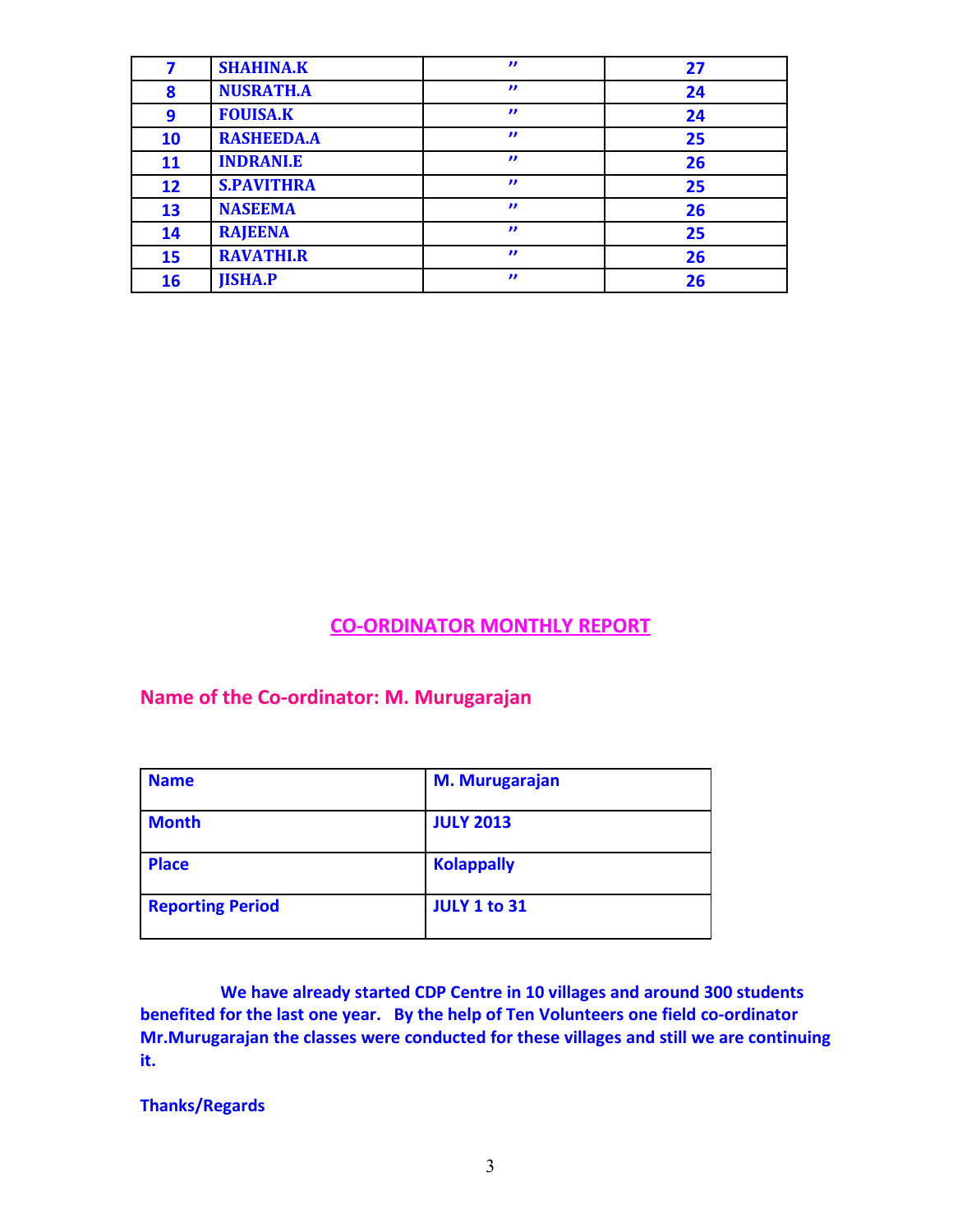**K. J. Sunny, "Koodu" Trust.**



M MANAGING TRUSTEE<br>"KOODU" SERD-TRUST<br>KOLAPPALLY, THE NILGIRIS.





**PROJECT NAME: Free Tailoring, Computer and Children's Development Programme Centre.** 

**Project Funded By: Aims India Foundation, USA CONDUCTED BY: "KOODU" SERD TRUST, KOLAPPALLY, THE NILGIRIS-643 253.**

**ACCOUNTS DETAILS OF STAFF HONORARIUM & ROOM RENT FOR MONTH OF JULY-2013.**